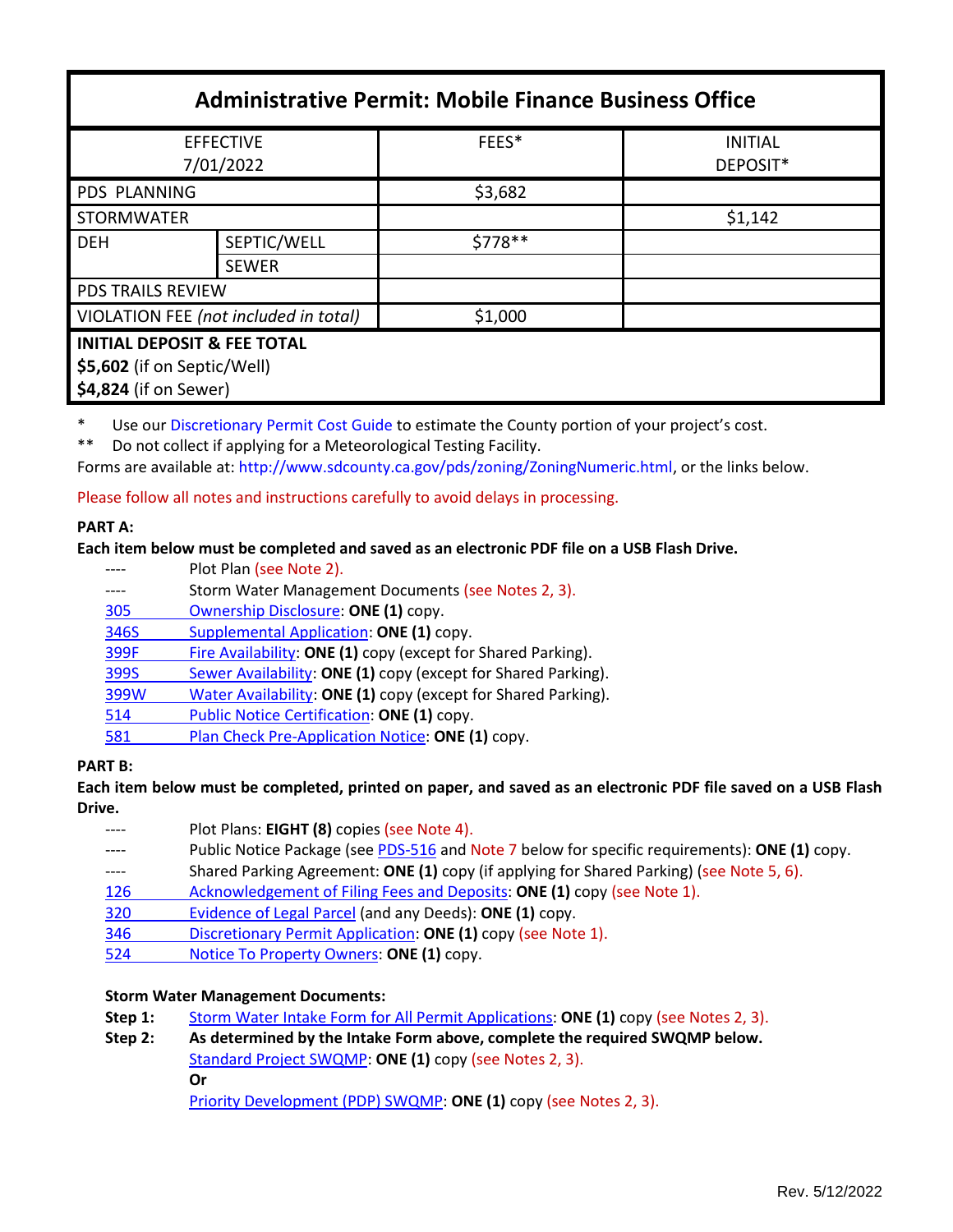# **PART C:**

**All items below are for your information. Please do not bring in these items.**

- 090 [Minimum Plot Plan](http://www.sdcounty.ca.gov/pds/docs/pds090.pdf) Information
- 209 [Defense and Indemnification Agreement FAQs](https://www.sandiegocounty.gov/content/dam/sdc/pds/zoning/formfields/PDS-PLN-209.pdf)
- [515 Public Notice Procedure](https://www.sandiegocounty.gov/content/dam/sdc/pds/zoning/formfields/PDS-PLN-515.pdf)
- [516 Public Noti](https://www.sandiegocounty.gov/content/dam/sdc/pds/zoning/formfields/PDS-PLN-516.pdf)ce Applicant's Guide
- [906 Signature Requirements](https://www.sandiegocounty.gov/content/dam/sdc/pds/zoning/formfields/PDS-PLN-906.pdf)

[Policy G-3: Determination](http://www.sdcounty.ca.gov/pds/zoning/formfields/POLICY-G-3.pdf) of Legal Parcel

### **NOTES:**

### **1. IMPORTANT:**

A Registered Property Owner **MUST SUBMIT** a **Signed Letter of Authorization** for an Agent if; An Authorized Agent signs the PDS-346 form and is not the registered owner of the parcel.

- Or, the parcel is owned by two or more registered owners.
- Or, not all of the registered owners are signing the PDS-346 form.
- Or, the Authorized Agent is not the Financially Responsible Party.
- Or, the parcel is owned by a Corporation.

### **ADDITIONALLY:**

Financially Responsible Party **MUST SIGN** form PDS-126.

Financially Responsible Party **INFORMATION MUST MATCH EXACTLY** on form PDS-126 Authorized Agent **may sign** form PDS-346 **ONLY IF ATTACHED** to a **Signed Letter of Authorization.**

- **2.** Save each complete Study, Report, Plot Plan, Map, etc., as an electronic PDF file onto ONE (1) USB Flash Drive. Provide only ONE (1) USB Flash Drive. Submit only the requested files. Files CANNOT have any security restrictions or passwords. Please name each PDF file on the USB Flash Drive based on the "Title or Type" of document being submitted (examples: Plot Plan, Resource Protection Study, Grading Plan). Please note: the USB Flash Drive will not be returned.
- **3.** The Storm Water Intake Form determines whether a project requires a Standard SWQMP or Priority Development Project (PDP) SWQMP. These forms and documents must be submitted on paper and as PDF files on the USB Flash Drive and have all required signatures.
- **4.** Plot plans, elevation drawings, floor plans, etc. (must be at least 11" x 17") are to be stapled together in sets and folded to 8½" x 11" with the lower right-hand corner exposed.
- **5.** The Shared Parking Agreement must be signed by the applicant and all other property owner(s) providing offstreet parking spaces that are subject to the Shared Parking Agreement.
- **6.** The Director of Planning & Development Services may require submittal of a Parking Study, prepared by a qualified traffic or parking consultant, to assist in determining the appropriate shared parking reduction.

Notice of the application shall be given to all property owners within 500' (feet) from the applicant's property and a minimum of 20 different owners. For example, if 20 different property owners cannot be found within a 500' radius, the notice area shall be expanded until 20 property owners are available for notification. See table on the next page for more details.

- **7.** Project goes to local Community Planning/Sponsor Group for recommendation.
- **8.** If project is a violation, plans must have Code Compliance Officer's stamp before accepting the application.